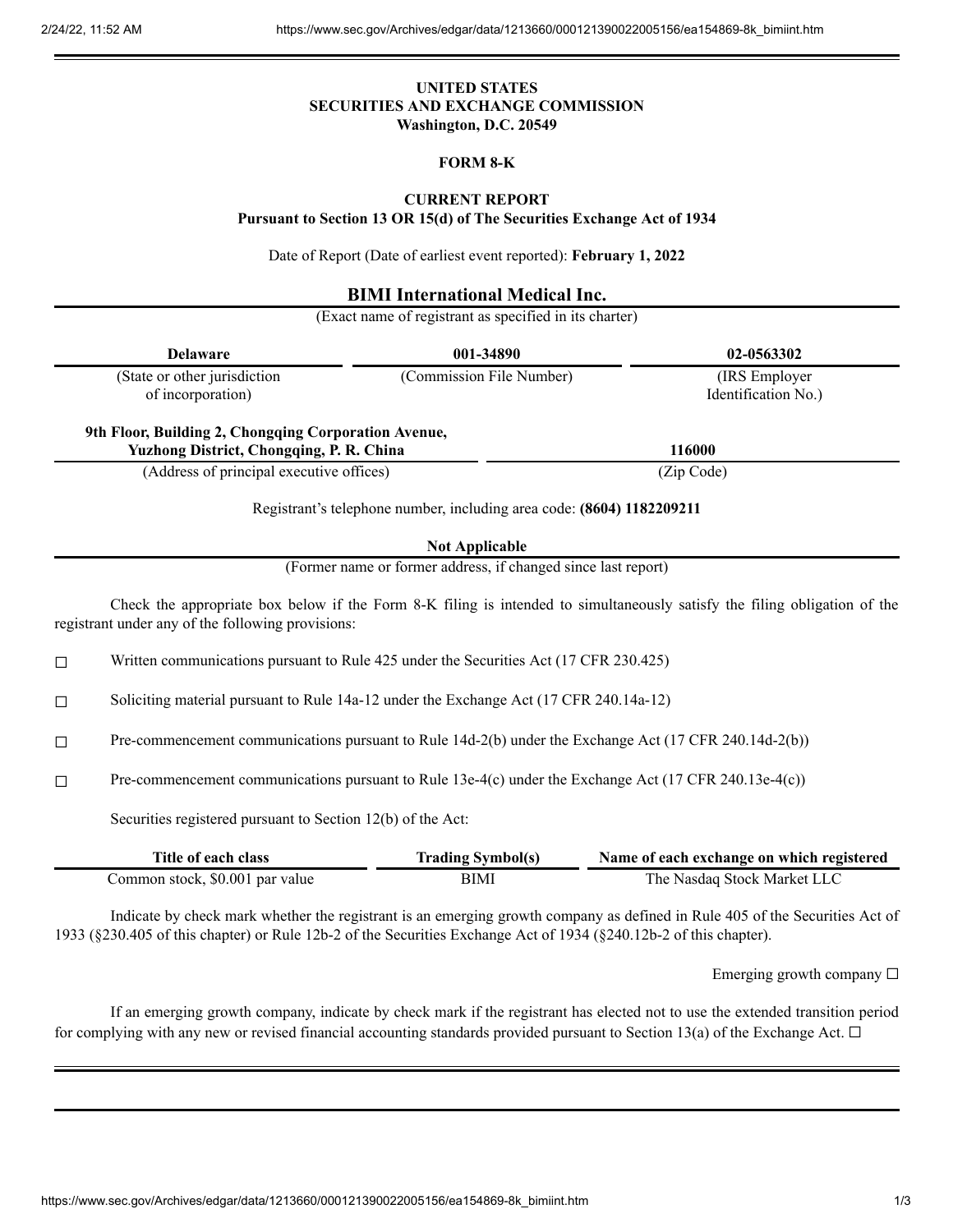#### **Item 1.01 Entry into a Material Definitive Agreement.**

On February 1, 2022, the Registrant entered into an Amendment No. 3 to the Stock Purchase Agreement and Settlement Agreement (the "Amendment and Settlement Agreement") with Mr. Yu Xiang (the "Seller"), a citizen of the People's Republic of China, to amend the Stock Purchase Agreement dated as of December 15, 2020, as amended on April 6, 2021 and December 17, 2021, respectively (together the "Original SPA"), by and among the Registrant, CHAOHU ZHONGSHAN MINIMALLY INVASIVE HOSPITAL and the Seller.

The Amendment and Settlement Agreement contemplated the reduction of the purchase price, including a retroactive 50% decrease in the Closing Cash Payment and a 50% retroactive decrease in the Deferred Closing Stock Payment (all as defined in the Original SPA) and a 50% reduction of the 2021 and 2022 performance targets, as described in the Original SPA.

As a result of such amendment, the Seller agreed to return to the Registrant RMB 40,000,000 in cash and 1 million shares of the Registrant's common stock, both were previously delivered to the Seller as part of the closing consideration under the Original SPA.

The foregoing description of the Amendment and Settlement Agreement does not purport to be complete and is qualified in its entirety by reference to the Amendment and Settlement Agreement, which is filed as Exhibit 4.1 hereto, and is incorporated herein by reference.

#### **Item 8.01 Other Events**

On February 2, 2022, the Registrant issued a press release announcing the entry into of the Amendment and Settlement Agreement.

A copy of the press release is attached hereto as Exhibit 99.1 and incorporated herein by reference.

The information under this Item 8.01, including Exhibit 99.1, is deemed "furnished" and not "filed" under Section 18 of the Securities Exchange Act of 1934, as amended (the "Exchange Act"), or otherwise subject to the liability of that section, and shall not be incorporated by reference into any registration statement or other document filed under the Securities Act of 1933, as amended, or the Exchange Act, except as shall be expressly set forth by specific reference in such filing.

The information in this Current Report on Form 8-K, including Exhibit 99.1, may contain forward-looking statements based on management's current expectations and projections, which are intended to qualify for the safe harbor of Section 27A of the Securities Act of 1933, as amended, and Section 21E of the Securities Exchange Act of 1934, as amended. The statements contained herein that are not historical facts are considered "forward-looking statements." Such forward-looking statements may be identified by, among other things, the use of forward-looking terminology such as "believes," "expects," "may," "will," "should," or "anticipates" or the negative thereof or other variations thereon or comparable terminology, or by discussions of strategy that involve risks and uncertainties. In particular, statements regarding the efficacy of investment in research and development are examples of such forwardlooking statements. The forward-looking statements include risks and uncertainties, including, but not limited to, the effect of political, economic, and market conditions and geopolitical events; legislative and regulatory changes that affect our business; the availability of funds and working capital; the actions and initiatives of current and potential competitors; investor sentiment; and our reputation. The Registrant does not undertake any responsibility to publicly release any revisions to these forward-looking statements to take into account events or circumstances that occur after the date of this report. The factors discussed herein are expressed from time to time in the Registrant's filings with the Securities and Exchange Commission available at http://www.sec.gov.

#### **Item 9.01 Financial Statements and Exhibits.**

(d) Exhibits.

#### **Exhibit No. Description**

| 4.1  | <u>Amendment No. 3 to Stock Purchase Agreement and Settlement Agreement dated February 1, 2022</u>       |
|------|----------------------------------------------------------------------------------------------------------|
| 99.1 | <u>Press Release Dated February 2, 2022</u>                                                              |
| 104  | Cover Page Interactive Data File (the cover page XBRL tags are embedded within the inline XBRL document) |